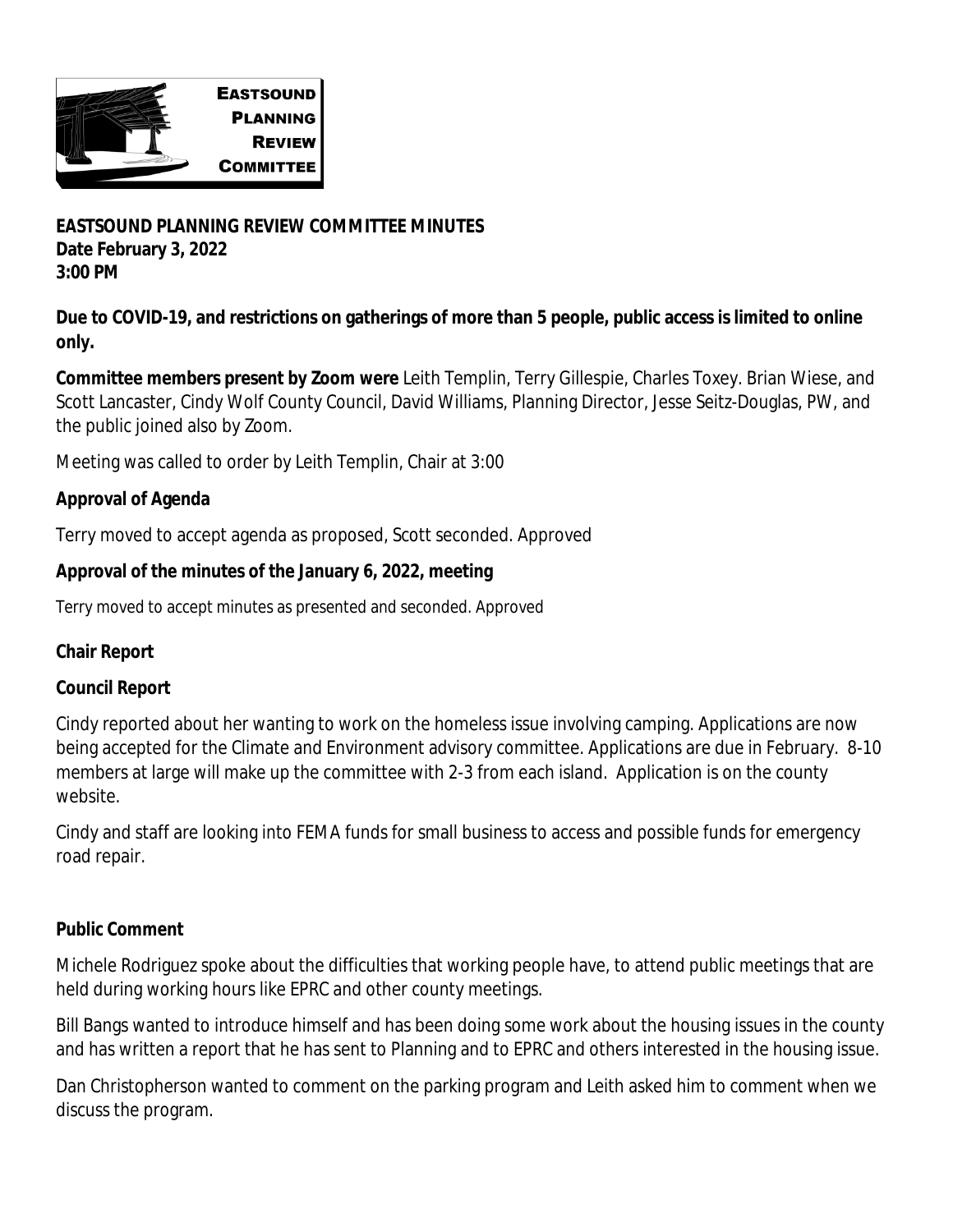# **Eastsound Parking Fund Program with David Williams Public Works Direct**

The program is not working and by ordinance the committee and other parameters of the code have never been developed and no funds have ever been collected. It is not a financially viable program and David is recommending to the Planning Commission and Council that it be repealed. EPRC did offer a discussion about the history of the program and where we are today. An individual parking space is currently running about \$20,000 and the existing program calls for \$5,000. The conversation continued with the discussion about the Growth Management Act and how it is difficult to build to the density assigned with the parking, landscaping, etc. requirements.

Dan Christopherson made public comment that he agreed that the program needs to be repealed. But he doesn't want the subject to be dropped because parking is a problem in Eastsound, and we need to look at properties in Eastsound that the county could purchase.

Sean Demeritt spoke to the current requirements and suggested that we need to loosen up the regulations because it is hard to build to the density and provide for parking and the other requirements.

## **Comprehensive Plan update from David**

CDP wants to have the plan to council by the end of the year.

CDP will be working on individual elements of comp plan March 18, April 1, and 15<sup>th</sup>. Most of the work has been done. On July 1 the Planning Commission will have a briefing of the final draft and then on July 15 the Planning Commission will have a public hearing. Then they will make their recommendations to Council and the council will have several meetings so the public can comment before they finalize the plan.

CDP will have open public meetings for the public the end of May and early June. A half day on each island of in person meetings for the public is the goal of DCD. All EPRC comments plus others are on the county web site. Next year is the implementation time to get it into the code and David wants to make modifications every year so in four years when the next mandated review is due the plan will mostly be up to date. DCD will continue to look at the methodology behind the regulations every year.

# **Prune Alley -Jessie Douglas-Seitz**

Prune Alley Road project is moving forward. Jessie just met with Mike Carlson to establish a pre-construction date and the mobilizing will take place first week of March. He is working with property owners, business owners and the utilities to get a construction schedule. Working on getting signage prepared and where it will be posted to help inform everybody as the project moves along.

Once he has a construction schedule, he we get it to all the property and business owners and EPRC.

Fern Street Park will be used for staging by Carlson Construction and the path will still be available for the public. Discussion took place about the bulletin board that was taken down last September and Cindy said that it would be replaced soon.